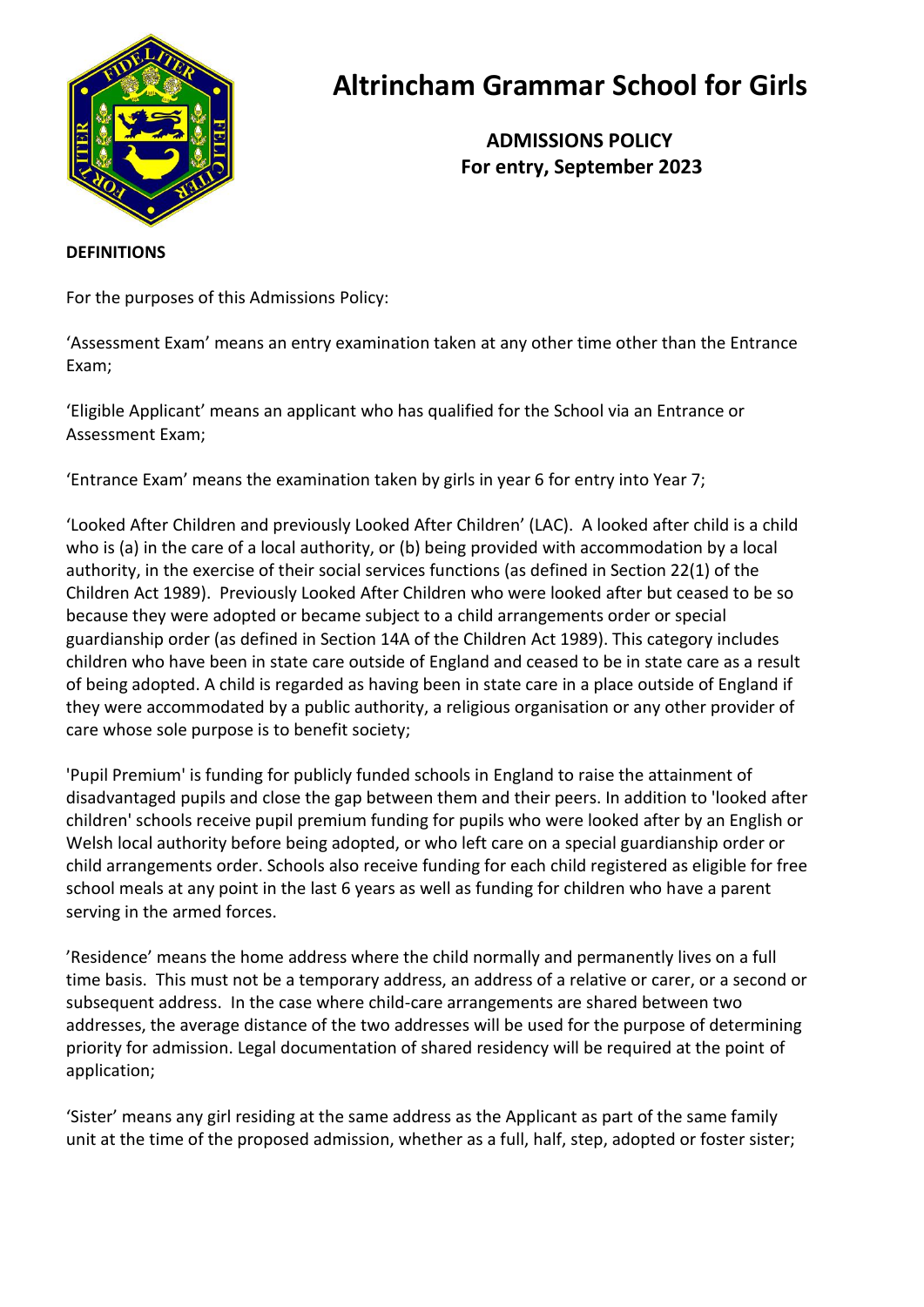'The catchment area' is defined as an 8-mile radius from the main entrance of the School. A map detailing the catchment area is available for viewing at the school office;

'The distance' will be measured in a direct line from the Applicant's permanent place of residence to the main entrance of the school, using property co-ordinates provided through a combination of the Trafford Local Land and Property Gazetteer (BS7666), Royal Mail Postal Addresses Information and information provided by other Local Authorities. In the case of a child living in a block of flats the distance will be measured in the same manner;

'The School' means Altrincham Grammar School for Girls;

'The Sixth Form Prospectus' means the booklet with this title, which is available on the School website.

## **Published admission number (PAN)**

Year 7 – 204 Year 12 – at least 5 from schools other than Altrincham Grammar School for Girls

# **1. Admission to Year 7 in September 2023**

Arrangements for the Altrincham Grammar School for Girls' Entrance Exam will be available from the website from May 2022. The Applicant's date of birth should be between 1 September 2011 and 31 August 2012. See paragraph 1.3 below for admission of an applicant outside their normal age group.

The number of intended admissions to Year 7 in September 2023, will be 204. Applicants who attain the required standard in the prescribed arrangements for selection by reference to ability will be eligible to be considered for admission to the School.

These arrangements require that, in order to be eligible for consideration for admission to the School, applicants must have been assessed as suitable under the following admissions criteria:

- **1.1** The School is a selective school and will use test papers set and standardised by our service provider.
- **1.2** Arrangements for taking the Entrance Exam will be published on the School's website each year and the tests themselves will be taken at a date and venue to be announced. Entrance Exams are usually held in the second or third week in September. If an applicant is ill immediately prior to or on the day of the exam, they should not be brought to take the exam; alternative arrangements will be made.

## **1.3 Admission of an applicant outside their normal age group**

If a parent would like to apply for admission of their daughter outside their normal age group, they should submit their request, alongside any supporting evidence, by 24 June 2022. Decisions will be made on an individual basis taking into account information regarding the applicant's academic, social and emotional development in addition to factors detailed in Sections 2.17, 2.17A and 2.17B of the School Admissions Code (2014).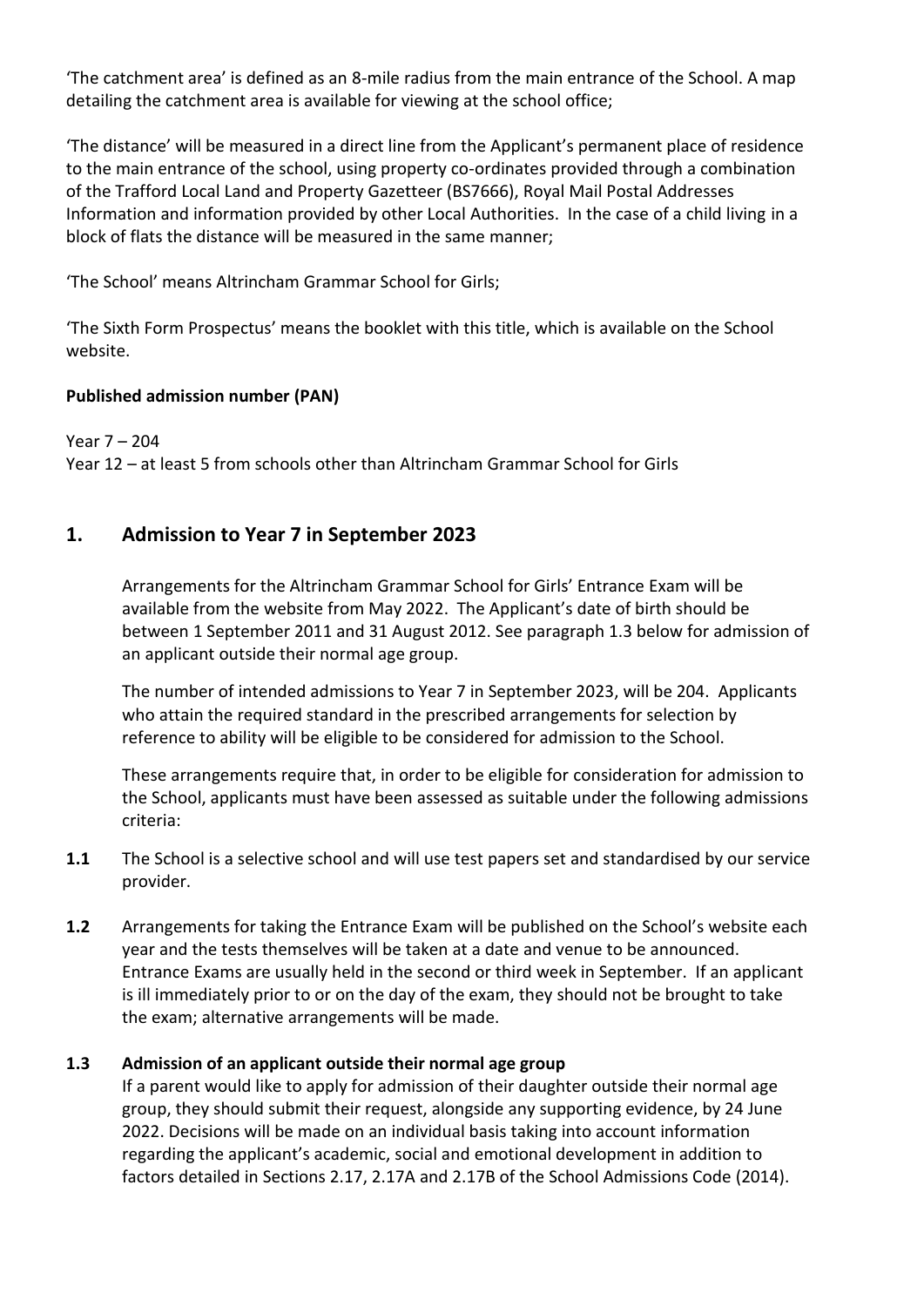## **1.4 Registration for Testing**

Parents will be asked to register for their daughters to take the Entrance Exam during **May 2022 and no later than 12 noon on 24 June 2022**. There will be a link to the registration form on the admissions page of the school website. If the specified date is not met for completion of the entrance exam registration form, applicants cannot be tested in September 2022. Further testing will not occur until after 1 March 2023.

Details of the admission arrangements will be sent to the Headteacher of all primary schools in the catchment area and to others upon request. An open evening for prospective parents will be held during the summer term to advise them of the admission procedure. Advice and help with the admission procedure can be offered at any time by contacting the School Admissions Department via e-mail at; [admissions@aggs.bright-futures.co.uk](mailto:admissions@aggs.bright-futures.co.uk)

**1.5** The exam will consist of questions testing non-verbal, verbal and mathematics skills.

## **1.6 Access Arrangements**

Access arrangements will be agreed before the Entrance Exam. They allow candidates with special educational needs, disabilities or temporary injuries to access the exam and show what they can do without changing the demands of the exam. The intention behind an access arrangement is to meet the particular needs of an individual applicant without affecting the integrity of the exam. Access arrangements are the principal way in which the School complies with the duty under the Equality Act 2010 to make 'reasonable adjustments'.

The Equality Act 2010 requires the School to make reasonable adjustments where a candidate, who is disabled within the meaning of the Equality Act 2010, would be at a substantial disadvantage in comparison to someone who is not disabled. Whether an adjustment will be considered reasonable will depend on a number of factors which will include, but are not limited to:

- the needs of the disabled applicant;
- the effectiveness of the adjustment;
- the cost of the adjustment; and
- the likely impact of the adjustment upon the applicant and the other applicants.

The evidence of need required by the School will vary depending on the disability and the access arrangement(s) being applied for. Each case will be considered on its own merit. Information must be forwarded to the School by parents at the time they register their daughter for the Entrance Exam or as soon as possible thereafter. Information from the primary school should be provided which details the applicant's normal way of working; the primary school may be consulted.

Access arrangements must not give an applicant an unfair advantage over other applicants. Where a request for 25% extra time is made, therefore, it will only be granted where there is evidence of substantial impairment or exceptional circumstances. In order to evidence such circumstances, parents should provide the School with a Local Authority Statement of Special Educational Needs, an Education, Health and Care Plan or primary school SEND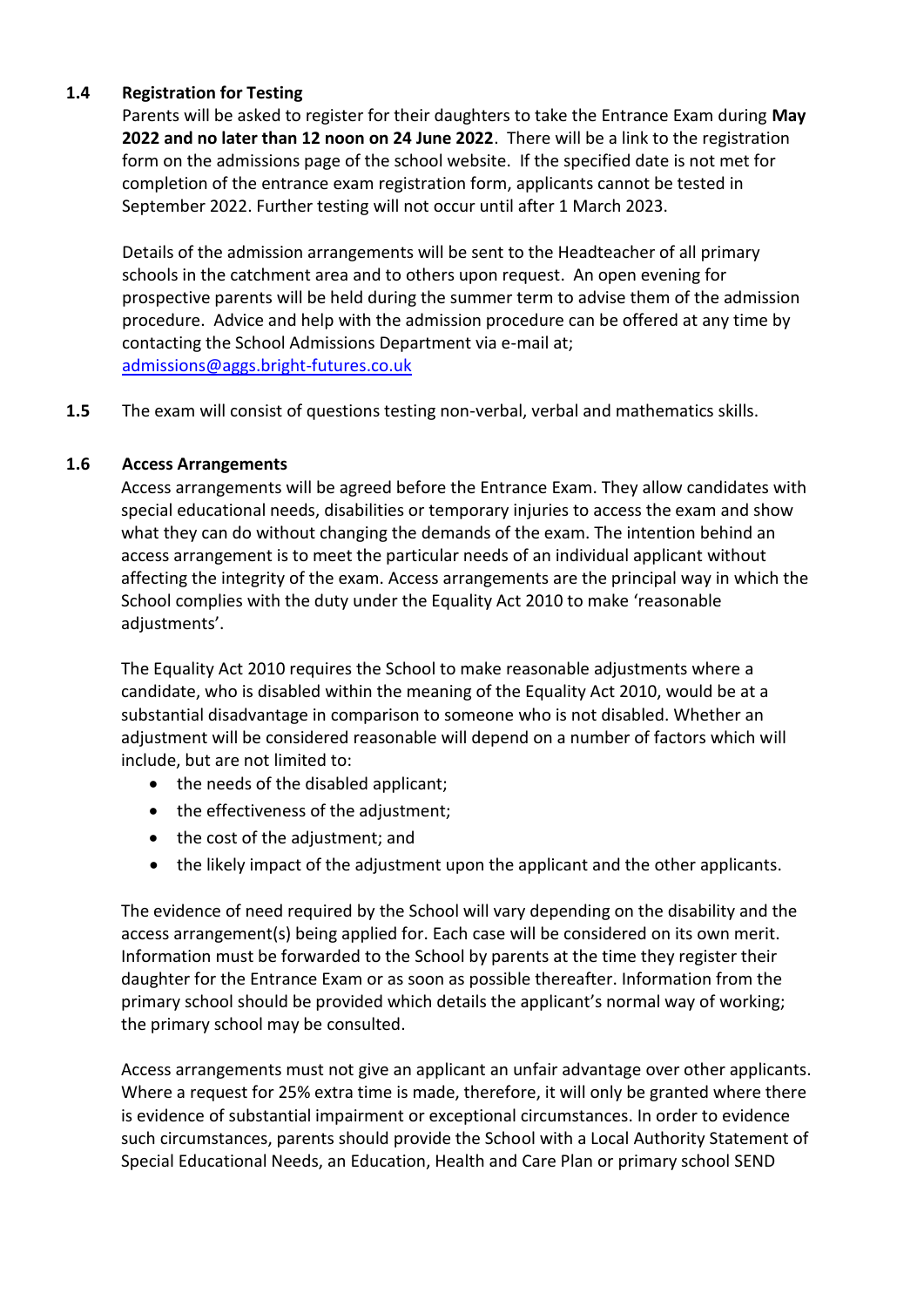support information. Information from the primary school should be provided which details the applicant's normal way of working; the primary school may be consulted.

## **1.7 Results**

The test scores will be standardised according to age. The results will then be placed in one of four bands.

| Band W: | Applicants who achieve a qualifying   | Qualified for     | Oversubscription: |
|---------|---------------------------------------|-------------------|-------------------|
|         | score of 334 or above.                | Admission         | see para. 4 below |
| Band X: | Applicants who are LAC or in receipt  | Qualified for     | Oversubscription: |
|         | of Pupil Premium and achieve a        | Admission         | see para. 4 below |
|         | qualifying score of 324 to 333.       |                   |                   |
| Band Y: | Applicants who do not achieve the     | Not qualified for | Appeals:          |
|         | qualifying score i.e. those achieving | Admission         | see para. 5 below |
|         | 333 and below.                        |                   |                   |
| Band Z: | Applicants who are LAC or in receipt  | Not qualified for | Appeals:          |
|         | of Pupil Premium and do not           | Admission         | see para. 5 below |
|         | achieve the qualifying score i.e.     |                   |                   |
|         | those achieving 323 and below.        |                   |                   |

Results will be available to parents/carers before the end of October, 2022.

**1.8** Parents/carers of children who wish to apply for a place at the School must indicate Altrincham Grammar School for Girls in ranked order on their home Local Authority common preference form by the specified date. If the national closing date (31 October) for completion of the common preference form is not met by the Applicant, testing will not occur until after 1 March 2023. Late applications will only be considered once all ontime applications have been ranked.

## **1.9 Residency**

In order to be considered as living in a property within our catchment area, families must prove ownership of that home and provide proof of residency upon request where this becomes relevant at appeal or otherwise. Where the property has been owned for less than 2 years, families must provide (upon request at appeal or otherwise) proof of disposal of the previous home i.e. proof that the property has been sold.

In order to be considered as living in a rental property within our catchment area, families must provide a current rental agreement and proof of residence upon request, where this becomes relevant at appeal or otherwise. If the family has moved from an owned property into rented accommodation, proof of disposal of the previously owned property (i.e. proof that the property has been sold) or proof of permanent relocation may be requested at appeal or otherwise. Where the previous property was also a rental property, you may be requested to provide evidence showing termination of the previous rental agreement.

**1.10** Applicants who move home and reside nearer to the School after receipt of their entrance examination application form, but before 1 March 2023, who have made an on-time application to their Home Authority naming the School as a preference will be considered from the address given on the original application form given to the School until after the first round of offers. Thereafter, the new address will only be considered if and when the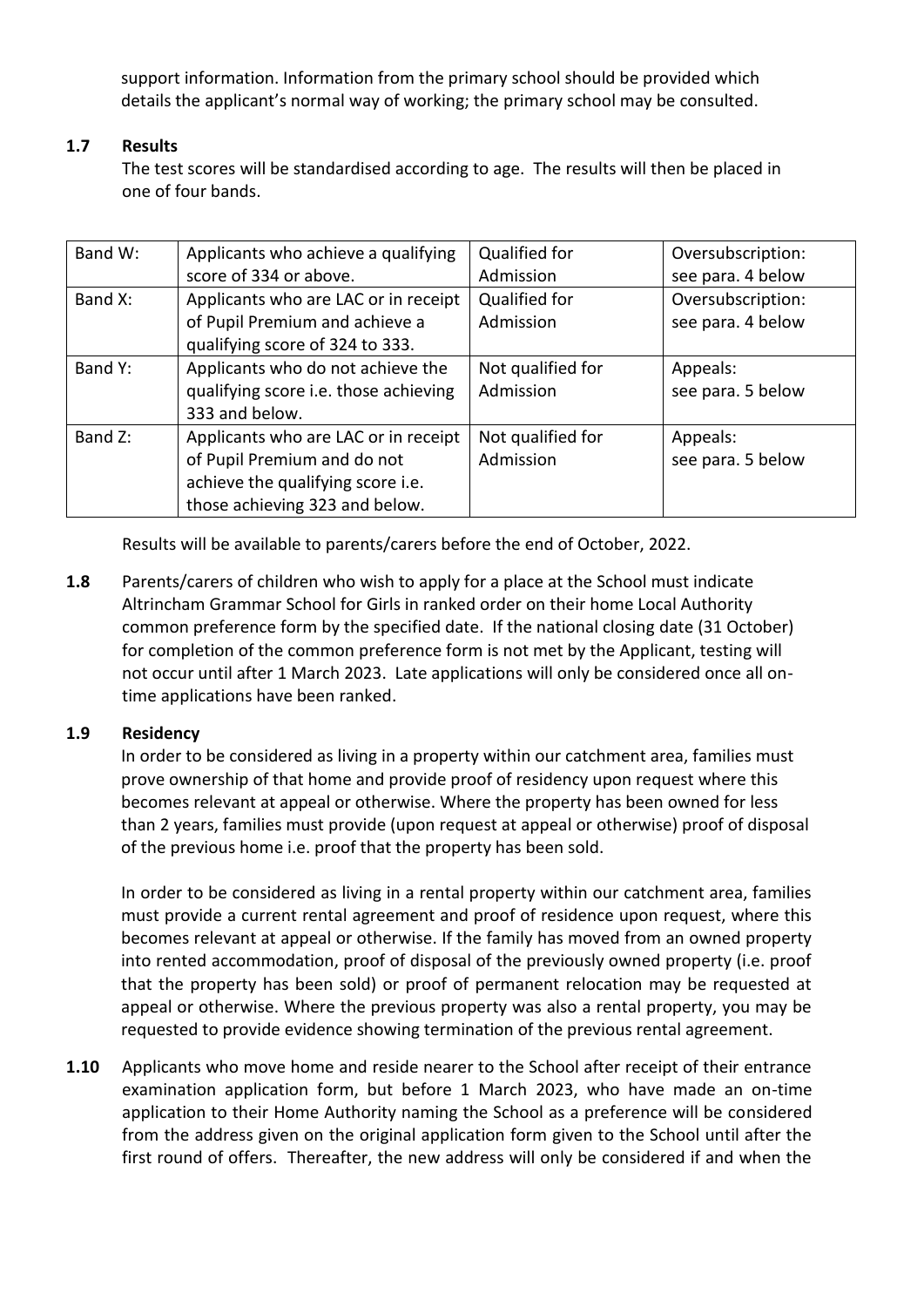following evidence and legal documentation in relation to the change of residency have been supplied to the School.

- a) i) a sale or exchange of contracts for sale or a termination of their tenancy in relation to the previous home; and
	- ii) the purchase of the new home was completed or there exists a tenancy agreement for the new home; and
	- iii) the Applicant and her parent(s)/carer(s) became resident at the new home;
- b) Applicants who move further away from the School after the date of application will be considered from their new address with immediate effect.
- **1.11** All parents will be notified by their Home Authority of the outcome of their application on National Allocation Day (1 March 2023).
- **1.12** Where an offer is made, proof of date of birth and residency of the applicant and the parent/carer may be requested by the school.

Parents of applicants are required to notify the school promptly of any change of address or circumstances especially where these changes will impact upon the applicant's chances of securing a school place in the event of oversubscription.

The school may subsequently withdraw the offer of a place if relevant changes of address or circumstances have not been notified promptly to the school or in the event that false, incorrect or misleading information has been provided to school where this has led to a place being offered or has advantaged the applicant in the priority order for oversubscription.

**1.13** Entrance examination papers are working documents and, as such, remain confidential to the school.

# **2. In-Year Admissions for pupils applying to enter Years 7 to 11**

All applications must be made in writing to the School Admissions Officer.

**2.1** Applicants who have previously applied and sat an Assessment Exam and who have not achieved the qualifying score for entry must leave a minimum of 12 months before reapplying. Candidates who have been unsuccessful in the School's Entrance Exam cannot be reassessed until the summer term of 2024. A successful outcome does not guarantee a place at the School.

Applicants applying for entry into Year 9 and above who have previously been assessed as suitable are required to be reassessed using recent internal School examinations relative to the academic year of application.

- **2.2** Applicants applying to enter Years 7 to 11 will be assessed for their suitability for a grammar school place using selection tests which are as follows:
- **2.3** The assessment of applicants who wish to enter the school in Years 7 and 8 shall be by one mathematics paper, a written English paper and a written paper in French or German or Spanish. Applicants for Years 9, 10 and 11 will sit a mathematics paper, a written English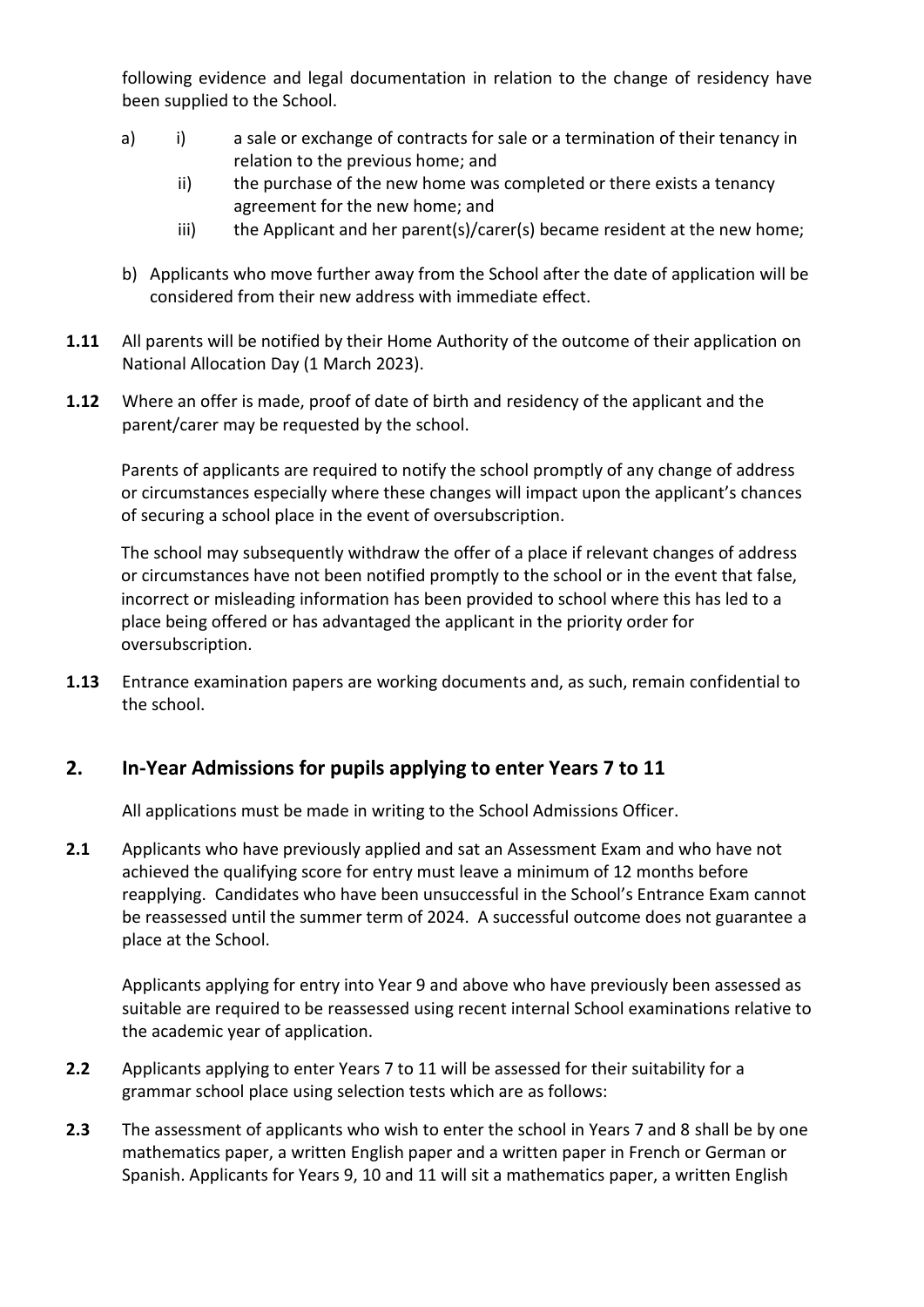paper, a written paper in French or German or Spanish and a science paper consisting of biology, chemistry and physics.

- **2.4** The minimum qualifying score for each subject is as follows: English 75%; mathematics 70%; modern foreign language 75%; science 70%. To qualify, applicants need to obtain the minimum qualifying score in all subjects.
- **2.5** Applicants who are LAC or in receipt of pupil premium must meet the qualifying score for each subject as follows; English 70%; mathematics 65%, modern foreign language 70%, science 65%. To qualify, applicants need to obtain the minimum qualifying score in all subjects.
- **2.6** In the event of oversubscription, the provisions of paragraph 4 will apply.

## **3. Admission to the Sixth Form**

**3.1** The minimum academic requirements for entry of applicants into the Sixth Form are four GCSE grades of 7 and above, plus two GCSE grades of 6. In order to study a particular subject at A level, a grade 7, 8 or 9 is required in the relevant GCSE subject (subject to the exception in 3.2 below). Applicants are requested to look carefully at the [Sixth Form](http://www.aggs.trafford.sch.uk/sixth-form/admissions/)  [Admissions](http://www.aggs.trafford.sch.uk/sixth-form/admissions/) webpage for details of the relevant GCSE subjects required for each A level.

All students entering the Sixth Form will also be required to have a minimum of a GCSE grade 6 in both GCSE mathematics and English language (or an equivalent qualification recognised for tertiary education in the UK which will allow them to communicate effectively in spoken and written English and to understand spoken and written English without difficulty).

- **3.2** Special consideration will be given to applications from children who are looked after, or in receipt of pupil premium, regarding failure to meet an entry requirement. This consideration will extend to allowing a student entry with one grade lower on any one of the above criteria.
- **3.3** Applicants from schools where GCSEs are not taken should have equivalent qualifications and be able to demonstrate that they are working at a level comparable to the above qualification.
- **3.4** Applicants from other schools should complete the on-line application form by 15.30 on 12 January in the preceding academic year of entry. On receipt of the completed application form and a reference including predicted grades from their current Headteacher, applicants may be invited to the school to discuss their option choices.
- **3.5** Priority for entry to the Sixth Form shall be given to those who are existing pupils of the school.
- **3.6** A minimum of five places will be made available for admission to the Sixth Form for applicants from other schools. Further places may be made available subject to availability of places on individual courses.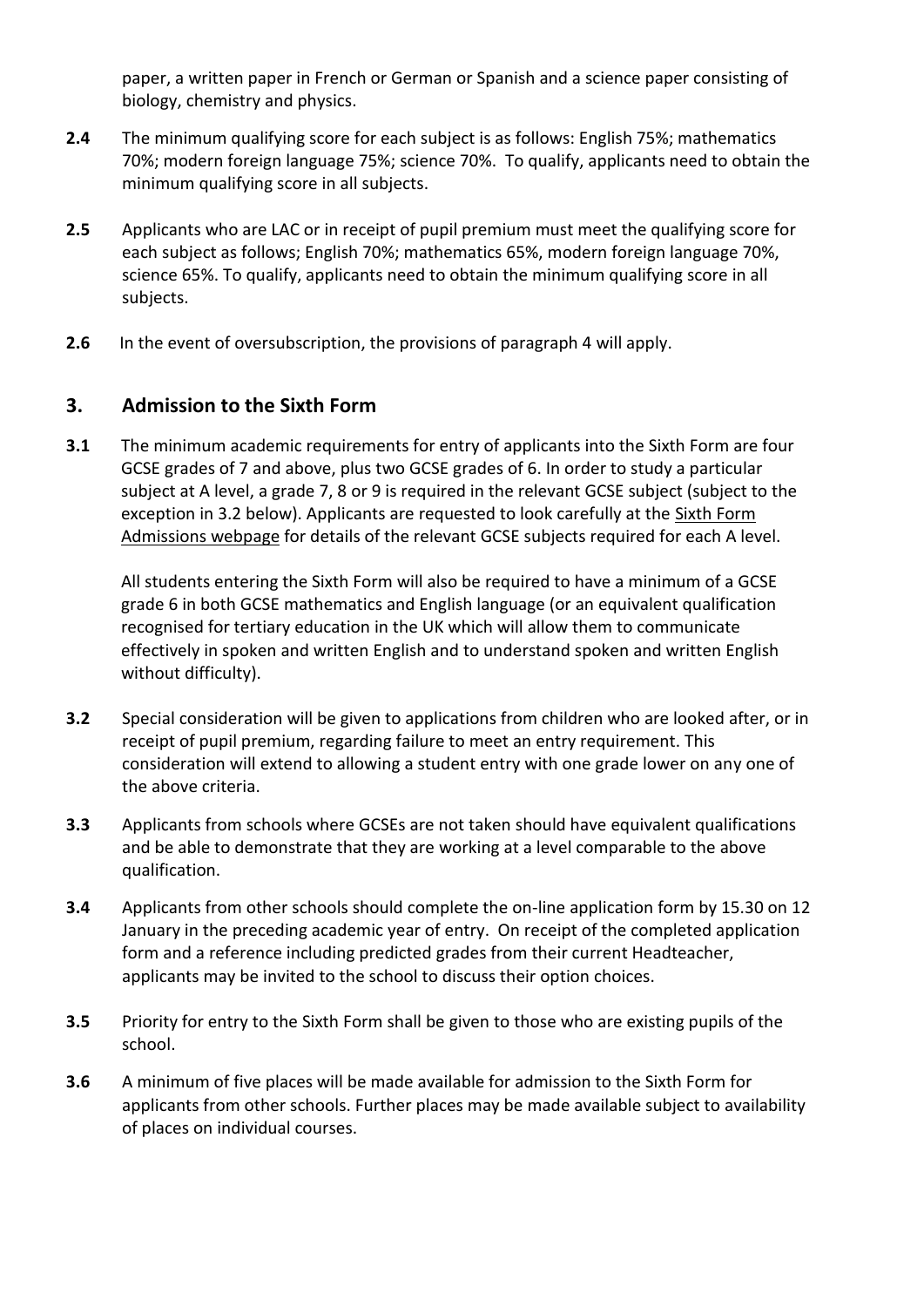# **4. Oversubscription**

Where **eligible** applications for admissions at any age exceed the number of places available, and after students who have a statement of SEN or an Educational Health and Care Plan which names the school have been admitted, places will be awarded in accordance with the following order of priority:

- **4.1** Children who are Looked After or who have been previously Looked After, regardless of their place of residence (please see definitions on the front page of the policy);
- **4.2** Applicants residing within the school's catchment area who are in receipt of pupil premium;
- **4.3** Applicants residing within the school's catchment area who have a sister who will be a pupil of the school at the time of the applicant's proposed admission;
- **4.4** Applicants residing within the school's catchment area. Where the number of applicants qualifying for admission under this category exceeds the number of places available, then priority shall be given to those applicants residing closer to the school (see 'distance' in the definitions);
- **4.5** Applicants residing outside the school's catchment area who are in receipt of pupil premium. Where the number of applicants qualifying for admission under this category exceeds the number of places available, then priority shall be given to those applicants residing closer to the school (see 'distance' in the definitions);
- **4.6** Applicants residing outside the school's catchment area who have a sister who will be a pupil of the school at the time of the applicant's proposed admission. Where the number of applicants qualifying for admission under this category exceeds the number of places available, then priority shall be given to those applicants residing closer to the school (see 'distance' in the definitions);
- **4.7** Applicants residing outside the school's catchment area. Where the number of applicants qualifying for admission under this category exceeds the number of places available, then priority shall be given to those applicants residing closer to the school (see 'distance' in the definitions);
- **4.8** In the unlikely event of a tie-breaker situation, the applicant will be chosen by random allocation. A representative of the applicant will be invited to observe the procedure which would be supervised by a person independent of the school.

## **4.9 Waiting List**

- a) A waiting list for Year 7 admissions will be maintained until 31 December, at the end of the autumn term of Year 7, following the completion of the allocation appeals process, provided the applicant has qualified through the entrance exam.
- b) Applicants for in-year admissions, Years 7 to 11, may join the waiting list for one term if a place is not available within the year group, providing they have qualified through the assessment exam.